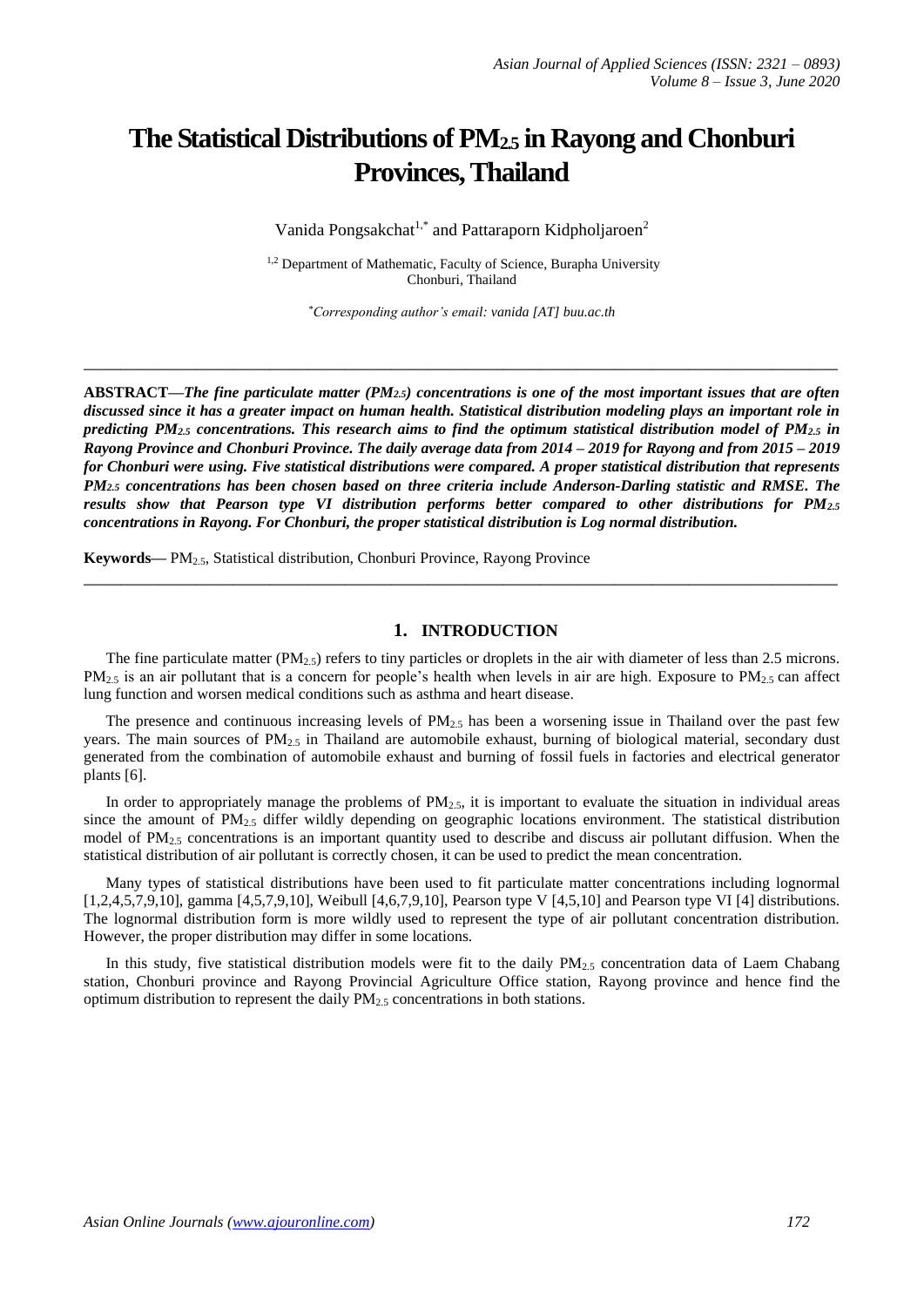# **2. METHODOLOGY**

### *2.1 Study Areas and Data*

The study considers daily  $PM_{2.5}$  concentration data (in  $\mu g/m^3$ ) from two case study stations in Chonburi and Rayong provinces which are in the east of Thailand. Laem Chabang station is located in Laem Chabang, Chonburi. The station Rayong Provincial Agriculture Office is located in Mueang Rayong District, Rayong. The studied data (from Jan 2014 to Dec 2019 for Leam Chabang station and from May 2015 to Dec 2019 for Rayong Provincial Agriculture Office station) provided by the Division of Air Quality Data, Air Quality and Noise Management Bureau, Pollution Control Department.

These stations are in the industrial cities. The air quality of both cities have been affected by industrial activities and traffic densities. Pollutants emitted from these sources into the atmosphere led to increasing level of air pollution index (API), as measured by  $PM_{2.5}$  concentrations.

Table 1 shows summary statistics of the daily  $PM<sub>2.5</sub>$  concentration of the studied stations. On the average, daily  $PM<sub>2.5</sub>$ concentrations of Leam Chabang station  $(21.002 \text{ µg/m}^3)$  is a little higher than Rayong Provincial Agriculture Office station (20.468  $\mu$ g/m<sup>3</sup>). The highest level of PM<sub>2.5</sub> concentrations for Laem Chabang station and Rayong Provincial Agriculture Office station were recorded as 95.833  $\mu$ g/m<sup>3</sup> and 103.059  $\mu$ g/m<sup>3</sup>, respectively.

|         | Laem Chabang<br>station | Rayong Provincial<br>Agriculture Office<br>station |
|---------|-------------------------|----------------------------------------------------|
| Average | 21.002                  | 20.468                                             |
| S.D.    | 12.887                  | 13.887                                             |
| Min.    | 3.778                   | 3.750                                              |
| Max.    | 95.833                  | 103.059                                            |

**Table 1:** Summary statistics of daily PM<sub>2.5</sub> concentration data

Each dataset was separate into two datasets, the first dataset was used to obtain the optimum statistical distribution and the second dataset was used to validate the selected distribution. For Rayong Provincial Agriculture Office station, the first dataset was the data from Jan 2015 to Dec 2018 and the second dataset was the data from Jan 2019 to Dec 2019. While Leam Chabang station, the first dataset was the data from May 2015 to Dec 2018 and the second dataset was the data from Jan 2019 to Dec 2019.

#### *2.2 Statistical Distributions*

To determine the optimum statistical distribution for daily average  $PM_{2.5}$  concentration of the studied stations, five statistical distributions are considered. These statistical distributions are lognormal, gamma, Weibull, Pearson type V and Pearson Type VI distributions. The maximum likelihood estimation (MLE) is used to estimate the parameter values of these distributions [4,6,8,9]. The probability density function of these distributions are as follow:

Lognormal

$$
f(x) = \frac{1}{x\sigma(2\pi)^{1/2}} \exp\left(\frac{-\left(\log x - \mu\right)^2}{2\sigma^2}\right)
$$

where  $x \ge 0$ ,  $\sigma$  is the shape parameter and  $\mu$  is the scale parameter [3].

Gamma

$$
f(x) = \frac{x^{\alpha-1}}{\beta^{\alpha} \Gamma(\alpha)} \exp(-x/\beta)
$$

where  $\Gamma$  is the gamma function,  $x \ge 0$ ,  $\alpha$  is the shape parameter and  $\beta$  is the scale parameter [3].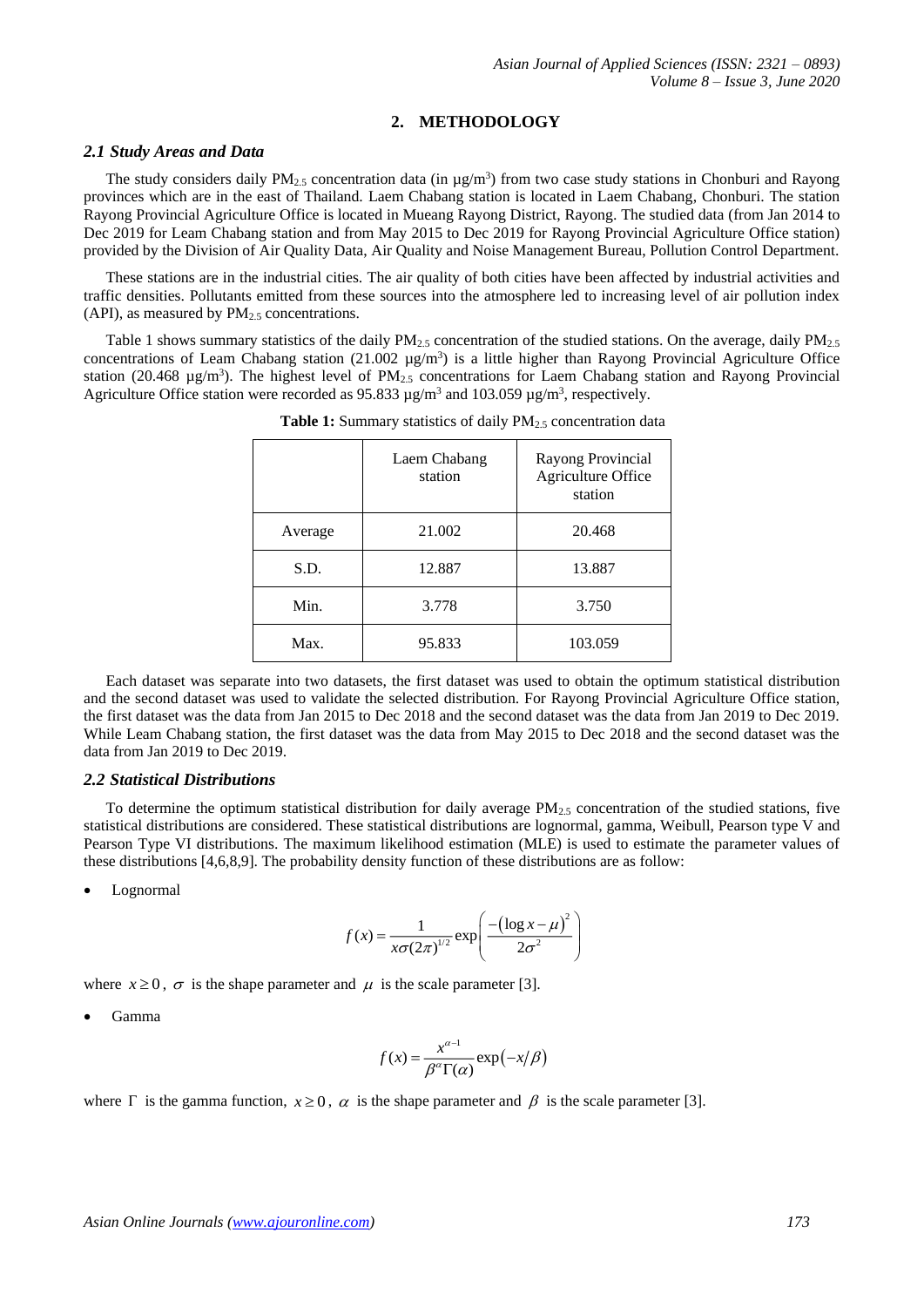Weibull

$$
f(x) = \left(\frac{\beta x^{\beta-1}}{\eta^{\beta}}\right) \exp\left[-\left(x/\eta\right)^{\beta}\right]
$$

where  $x \ge 0$ ,  $\beta$  is the shape parameter and  $\eta$  is the scale parameter [3].

Pearson type V

$$
f(x) = \frac{\exp(-\beta/(x-\gamma))}{\beta \Gamma(\alpha) ((x-\gamma)/\beta)^{\alpha+1}}
$$

where  $\gamma < x < +\infty$ ,  $\alpha$  is the shape parameter,  $\beta$  is the scale parameter and  $\gamma$  is the location parameter[4].

Pearson type VI

$$
f(x) = \frac{\left[ (x - \gamma)/\beta \right]^{a_1 - 1}}{\beta \, B(\alpha_1, \alpha_2) (1 + (x - \gamma)/\beta)^{a_1 + a_2}}
$$

where B is the beta function,  $\gamma \leq x < +\infty$ ,  $\alpha_1$  and  $\alpha_2$  are the shape parameters,  $\beta$  is the scale parameter and  $\gamma$  is the location parameter [4].

#### *2.3 Assessment of Goodness of Fit*

To evaluate the goodness of fit of the statistical distributions to the daily PM2.5 concentration data, the Kolmogorov-Smirnov (KS) [4,7,8,9,10] and Anderson-Darling (AD) [4,8,10] tests were used.

Kolmogorov-Smirnov test

The KS statistic is defined as the maximum difference between the sample cumulative distribution function  $(S(x))$ and the examined statistical function ( $F(x)$ ). Therefore, the KS statistic is given by:

$$
D = \max |F(x) - S(x)|
$$

Anderson-Darling test

The AD statistic assesses whether the sample comes from the specified distribution. The formula for the AD statistic,  $A^2$  is

$$
A^2 = -n - S ,
$$

where  $S = \sum_{i=1}^{n} \frac{2i-1}{n} \Big[ \ln (F(x_i)) + \ln (1 - F(x_{n+1-i})) \Big]$  $\sum_{i=1}^{\infty} n$   $\binom{n}{i}$   $\binom{n}{i}$   $\binom{n}{i}$   $\binom{n}{i}$  $S = \sum_{i=1}^{n} \frac{2i-1}{n} \Big[ \ln (F(x_i)) + \ln (1 - F(x_{n+1})) \Big]$  $=\sum_{n=1}^{\infty} \frac{2i-1}{n} \left[ \ln \left( F(x_i) \right) + \ln \left( 1 - F(x_{n+1-i}) \right) \right]$  and  $x_1, \ldots, x_n$  are the sample values sorted in order of magnitude.

In this study  $p$ -value is used in hypothesis testing. The null hypothesis  $(H_0:$  the data follow the specified distribution) is rejected at the chosen significance level  $\alpha$  if  $p$ -value $\alpha$ . While comparing the different distributions, the distribution with higher  $p$  – value is likely to better fit regardless of the level of significance.

#### *2.4 Performance Indicator*

The root mean square error (RMSE) was used to evaluate whether the specified distribution generate good predicted values of the validation dataset [1,2,4,7,8]. The RMSE is defined as

$$
\text{RMSE} = \sqrt{\frac{1}{n} \sum_{i=1}^{n} (P_i - O_i)^2},
$$

Where  $P_i$  is the predicted data point and  $O_i$  is observed data point. For good prediction, the RMSE value must approach zero. Therefore, a smaller RMSE value means that the specified distribution is more appropriate.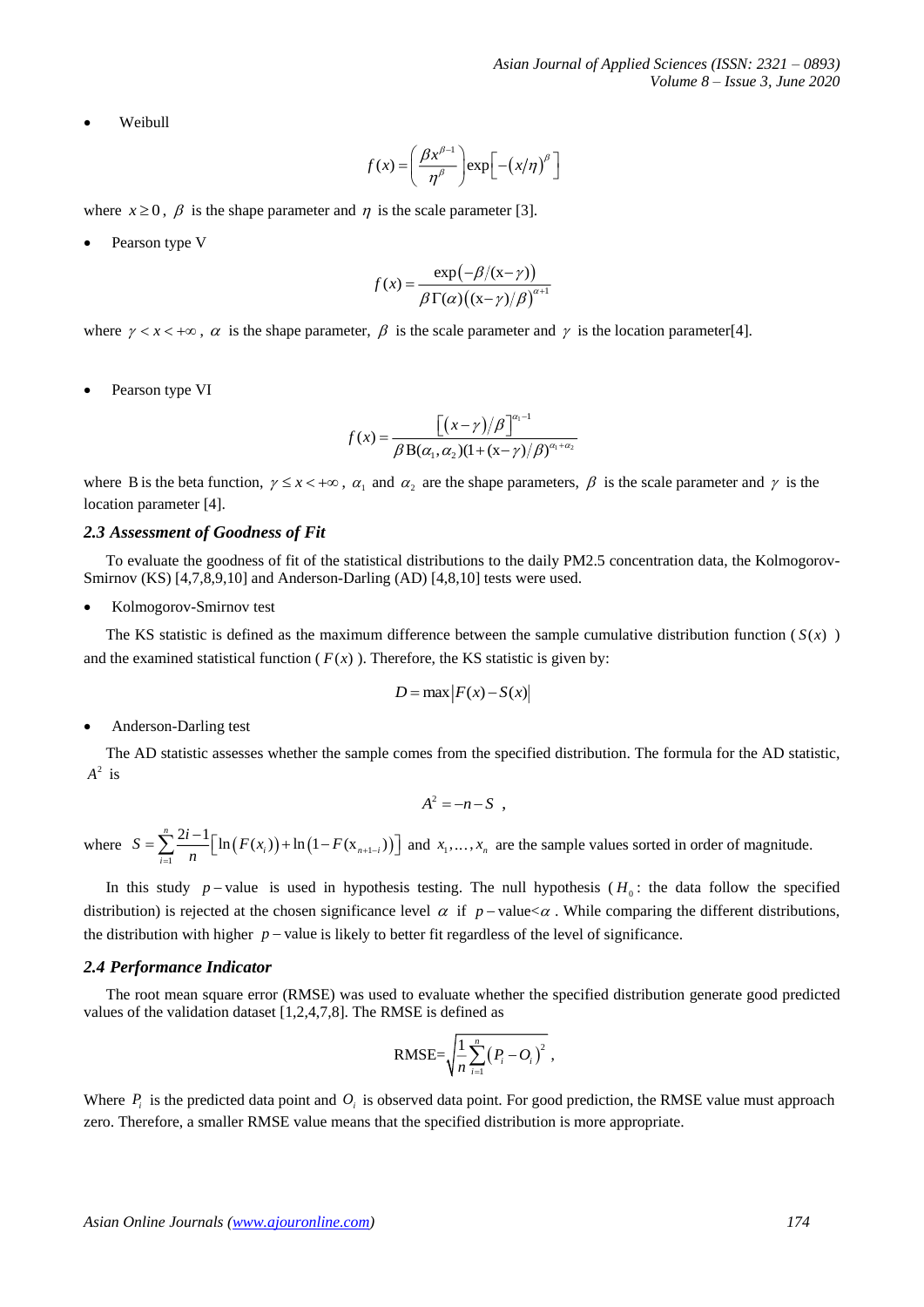## **3. RESULTS AND DISCUSSION**

Each selected statistical distributions was fitted to the first daily  $PM_{2.5}$  concentrations dataset of the studied stations and the goodness of fit statistics were afterword calculated.

Table 1 shows the goodness of fit statistics and the  $p$  – values. Considering the  $p$  – values of KS and AD test, the lognormal, Pearson type V and Pearson type VI distributions fit the daily PM<sub>2.5</sub> concentration of Leam Chabang station at significant level  $\alpha$  = 0.05. For Rayong Provincial Agriculture Office station, the statistical distributions that fit daily  $PM<sub>2.5</sub> concentrations were the Pearson type V and Pearson type VI distributions.$ 

| <b>Table 1:</b> Goodness of fit tests for the studied distributions |               |             |                               |             |  |
|---------------------------------------------------------------------|---------------|-------------|-------------------------------|-------------|--|
| Distribution                                                        | Leam Chabang  |             | Rayong Provincial Agriculture |             |  |
|                                                                     | station       |             | Office station                |             |  |
|                                                                     |               |             |                               |             |  |
|                                                                     | <b>KS</b>     | AD          | <b>KS</b>                     | AD          |  |
|                                                                     | $(p - value)$ | $(p-value)$ | $(p-value)$                   | $(p-value)$ |  |
| Lognormal                                                           | 0.0345        | 1.9586      | 0.05411                       | 7.8925      |  |
|                                                                     | (0.0985)      | (0.0968)    | (0.0001)                      | (0.0001)    |  |
| Gamma                                                               | 0.0697        | 11.3180     | 0.0870                        | 23.8100     |  |
|                                                                     | (0.0000)      | (0.0000)    | (0.0000)                      | (0.0000)    |  |
| Weibull                                                             | 0.0860        | 22.4390     | 0.0911                        | 33.8800     |  |
|                                                                     | (0.0000)      | (0.0000)    | (0.0000)                      | (0.0000)    |  |
| Pearson type V                                                      | 0.0201        | 0.5155      | 0.0313                        | 2.8789      |  |
|                                                                     | (0.6896)      | (0.7311)    | (0.0741)                      | (0.0316)    |  |
| Pearson type VI                                                     | 0.0203        | 0.5787      | 0.0321                        | 2.8408      |  |
|                                                                     | (0.6721)      | (0.6683)    | (0.0621)                      | (0.0330)    |  |

Figure 1 and Figure 2 illustrate the histograms of the daily  $PM_{2.5}$  concentrations of each stations. It can be noticed that the lognormal, Pearson type V and Pearson type VI distributions fit well with the data histogram of the Leam Chabang station. Likewise, for the Rayong Provincial Agriculture Office station, the distributions that fit the data histogram were the Pearson type V and Pearson type VI distributions. The graphical results corresponded to the goodness of fit results.



**Figure 1**: Comparison of probability density functions and PM<sub>2.5</sub> histogram of Leam Chabang station.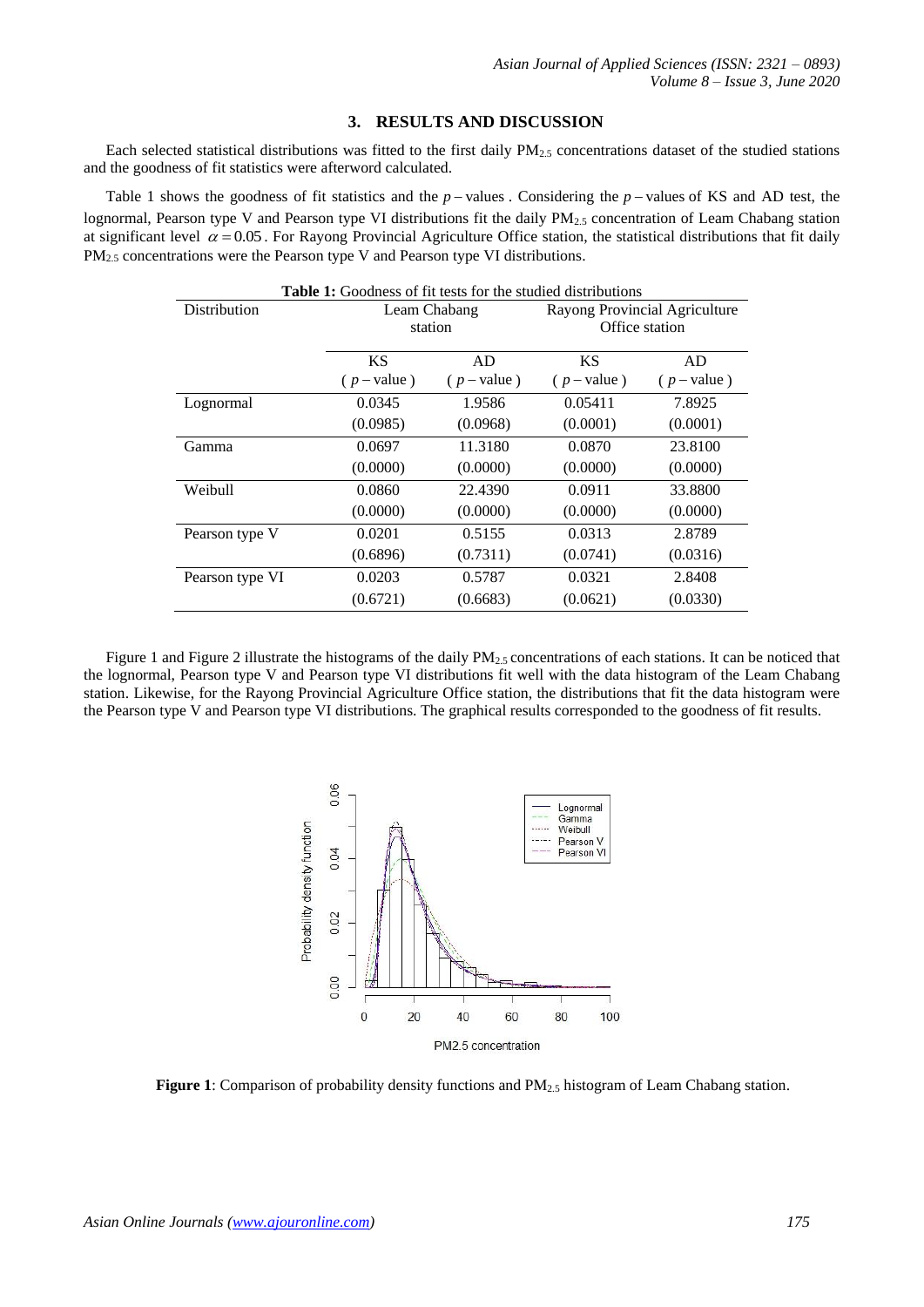

**Figure 2**: Comparison of probability density function and PM<sub>2.5</sub> histogram of

Rayong Provincial Agriculture Office station.

Table 2 illustrates the root mean square error of the fitted distributions which calculated using the second dataset of each station. From the table the distribution that represent the best one to predict the daily  $PM_{2.5}$  concentrations of the Leam Chabang station was the lognormal distribution since it gave the lowest RMSE. For the Rayong Provincial Agriculture Office station, the best distribution was the Pearson type VI distribution.

| Distribution    | Leam Chabang station | Rayong Provincial<br>Agriculture<br>Office station |
|-----------------|----------------------|----------------------------------------------------|
| Lognormal       | 1.9244               |                                                    |
| Pearson type V  | 3.1019               | 9.6379                                             |
| Pearson type VI | 2.3485               | 7.3842                                             |

**Table 2:** Root mean square error of the fitted distributions.

## **4. CONCLUSION**

Five statistical distributions of  $PM_{2.5}$  concentrations were investigated in two stations which locate in the cities in the east of Thailand. The distributions were fitted to the actual data and the parameters of each distribution were estimated by the maximum likelihood estimation. The fit distributions were determined using the two goodness of fit tests and the best fit distribution was selected using the root mean square error.

The results show that the best daily  $PM_{2.5}$  concentration distribution in Leam Chabang station was the lognormal distribution which was most frequently used to represent air pollutant concentrations [1,2,4,7,9,10] and is consistent with the results of the number of previous researches [1,4,7]. For the Rayong Provincial Agriculture Office station, the best distribution was the Pearson type VI distribution which also consistent with the results of some previous researches [4]. The results of this study provide useful information on air quality status in the east of Thailand and can be used for air quality management.